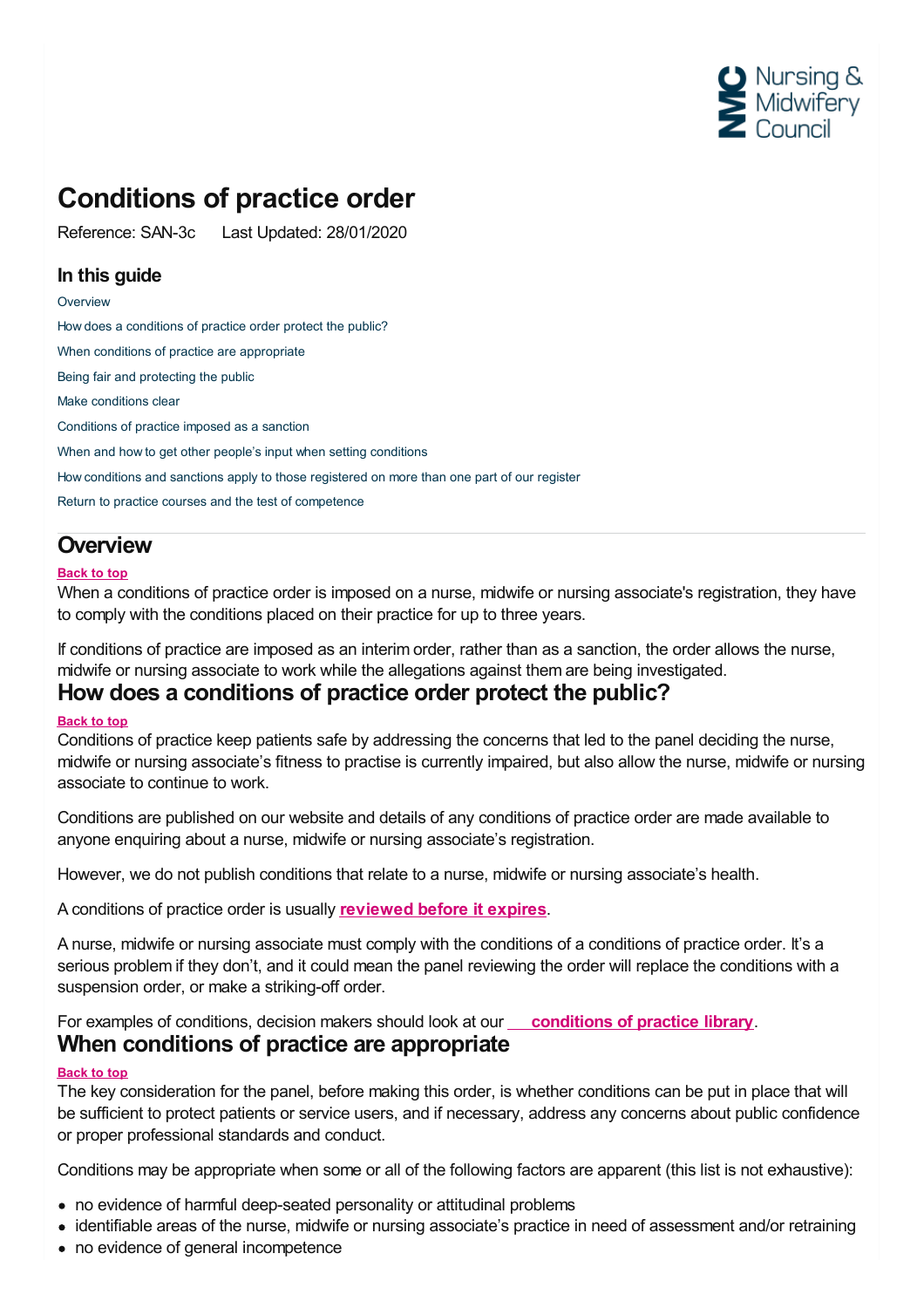- potential and willingness to respond positively to retraining
- the nurse, midwife or nursing associate has insight into any health problems and is prepared to agree to abide by conditions on medical condition, treatment and supervision
- patients will not be put in danger either directly or indirectly as a result of the conditions
- the conditions will protect patients during the period they are in force
- conditions can be created that can be monitored and assessed.

## <span id="page-1-0"></span>**Being fair and protecting the public**

### **Back to top**

To make sure conditions of practice achieve their aim of public protection, in a way that's fair to the nurse, midwife or nursing associate, they should be **relevant, proportionate, workable and measurable**.

**Relevant** means that the conditions should relate to and address the concerns that led to the panel deciding that the nurse, midwife or nursing associate's fitness to practise is impaired.

In the case of an interim conditions of practice order, conditions should address the risks to the public, the public interest, and the nurse, midwife or nursing associate's own interests raised by the allegations.

**Proportionate** means that the conditions must be no more restrictive than necessary to protect the public and uphold confidence in the profession.

They must strike a fair balance between the interests of the nurse, midwife or nursing associate and the public interest. This also includes public protection and public confidence.

There is also a public interest in nurses, midwives or nursing associates being allowed to practise their profession in a safe manner.

**Workable** means that it must be possible for the nurse, midwife or nursing associate to comply with the conditions.

Any conditions imposed should be realistic and practical for a nurse, midwife or nursing associate to comply with. They should not have the effect of amounting to a complete restriction on the nurse, midwife or nursing associate's ability to practise. It is inevitable that conditions may have the effect of making it more difficult to obtain employment, but this does not mean that the conditions are unworkable.<sup>1</sup>

**Measurable** means that it must be possible to assess objectively whether or not the nurse, midwife or nursing associate has complied with each condition.

The condition must be clear and unambiguous. The question of whether the nurse, midwife or nursing associate has complied with the condition should be capable of being answered 'yes' or 'no'. If the question is capable of being answered 'It depends...', the condition is not measurable because it is not specific enough.

The conditions should also ensure that, where necessary, the nurse, midwife or nursing associate is under an obligation to provide us with sufficient information, in sufficient time, to allow the panel at a review hearing to properly consider whether the nurse, midwife or nursing associate has complied with the condition. **Make conditions clear**

### <span id="page-1-1"></span>**Back to top**

A conditions of practice order should be easy to read and understand as a stand-alone document, without referring to any other document so with this in mind, when drafting conditions, panels should:

**Use plain English:** Avoid complicated words when simple ones are available. For example, use 'before', not 'prior to', 'start', not 'commence'.

**Avoid jargon or technical terms:** If it is necessary to use clinical terms, these should be defined clearly in a way that can be understood by a lay person.

**Use unambiguous language:** If a term is used that is capable of being interpreted in different ways by different panels, the panel must provide a clear definition of what it means by that term. For example, 'supervision' is a term that is capable of being interpreted differently by different people. Among other things, it could mean:

having regular meetings with a supervisor to discuss clinical issues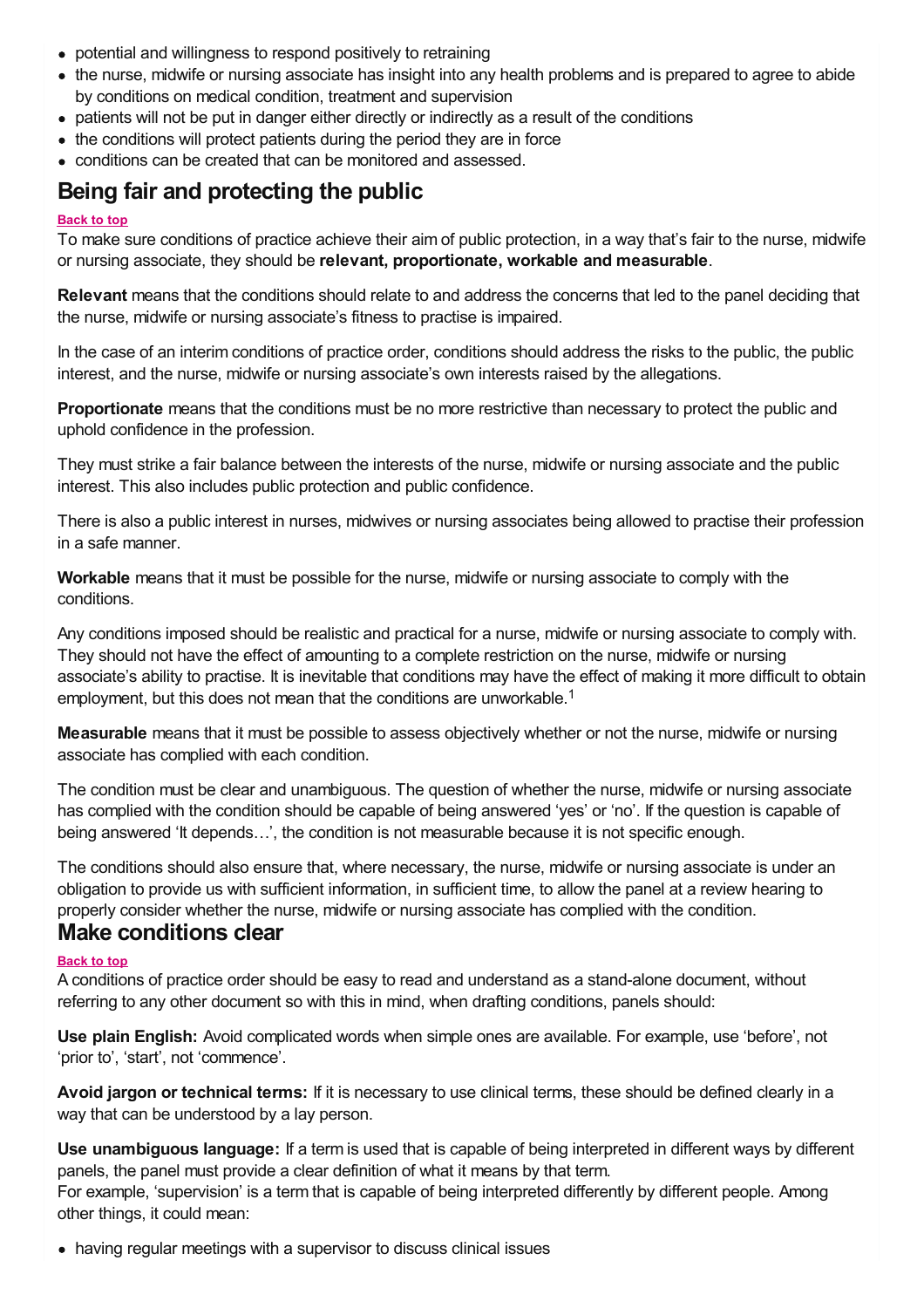- working with a supervisor at the other end of a telephone if required
- working with a supervisor who is physically present some, but not all of the time
- being observed at all times by a supervisor.

Accordingly, if a panel considers that there should be a degree of supervision or oversight of the nurse, midwife or nursing [associate's](https://www.nmc.org.uk/globalassets/sitedocuments/ftp_information/conditions-of-practice-library-20190913.pdf) work, it must specify precisely the extent of that oversight. Examples are included in the **conditions of practice library**.

**Be consistent:** A conditions of practice library has been prepared to help panels to achieve consistency in the conditions of practice that are imposed. Where the wording of a library condition meets the requirements of the panel, that wording should be used. Where there is no condition in the library that meets the requirements of the panel, the panel must create its own condition.

To help panels to ensure that no conditions are published that should not be, the conditions in the library are divided into public and confidential conditions.

Make sure the obligation to comply is on the nurse, midwife or nursing associate:

Conditions should always put the obligation on the nurse, midwife or nursing associate, not an employer or third party.

For example instead of saying

"Your GP must provide a report to the NMC…."

the condition should say

"You must provide the NMC with a report from your GP".

**Express times and dates clearly:** Times and periods of the order must be specified, for example 'weekly', 'on the first day of each month', or 'once every three months' instead of 'regularly', and 'within x days' instead of 'promptly'.

**Know when the order takes effect:** It is important that panels, and nurses, midwives and nursing associates, understand when conditions take effect, and that this is clearly reflected in the order.

## <span id="page-2-0"></span>**Conditions of practice imposed as a sanction**

#### **Back to top**

After a nurse, midwife or nursing associate's fitness to practise has been found to be impaired, conditions of practise order imposed as a sanction, take effect when the period for appealing against the order expires, which is 28 days after we send the nurse, midwife or nursing associate the decision in a letter.

If the nurse, midwife or nursing associate appeals, then the conditions don't take effect until the appeal is withdrawn or otherwise finally disposed of by the court.

Conditions of practice imposed as a **[standard](https://www.nmc.org.uk/ftp-library/reviews/substantive-order-reviews/standard-reviews-before-expiry/) review before the expiry** of an order<sup>2</sup> take effect from the expiry of the original order.

In the instance of an **early [review](https://www.nmc.org.uk/ftp-library/reviews/substantive-order-reviews/early-review/)**, if the panel decides to extend an existing conditions of the practice order, this also takes effect when the original order would have expired. If an early review panel replaces a different original order (for example suspension) with a conditions of practice order, or varies an existing conditions of practice

# <span id="page-2-1"></span>order, this takes effect immediately. **When and how to get other people's input when setting conditions**

### **Back to top**

The panel needs to be confident that the conditions of an imposed order are workable, however, neither the nurse, midwife or nursing associate, employer, nor anyone else who may be affected by a conditions of practice order, needs to expressly agree to the terms of the conditions for it to be imposed.<sup>3</sup>

In practical terms though, if a nurse, midwife or nursing associate refuses to comply with conditions, it's unlikely that the order will be workable.

### **Where a nurse, midwife or nursing associate is not employed**

Conditions may still be workable even where a nurse, midwife or nursing associate is not employed, or doesn't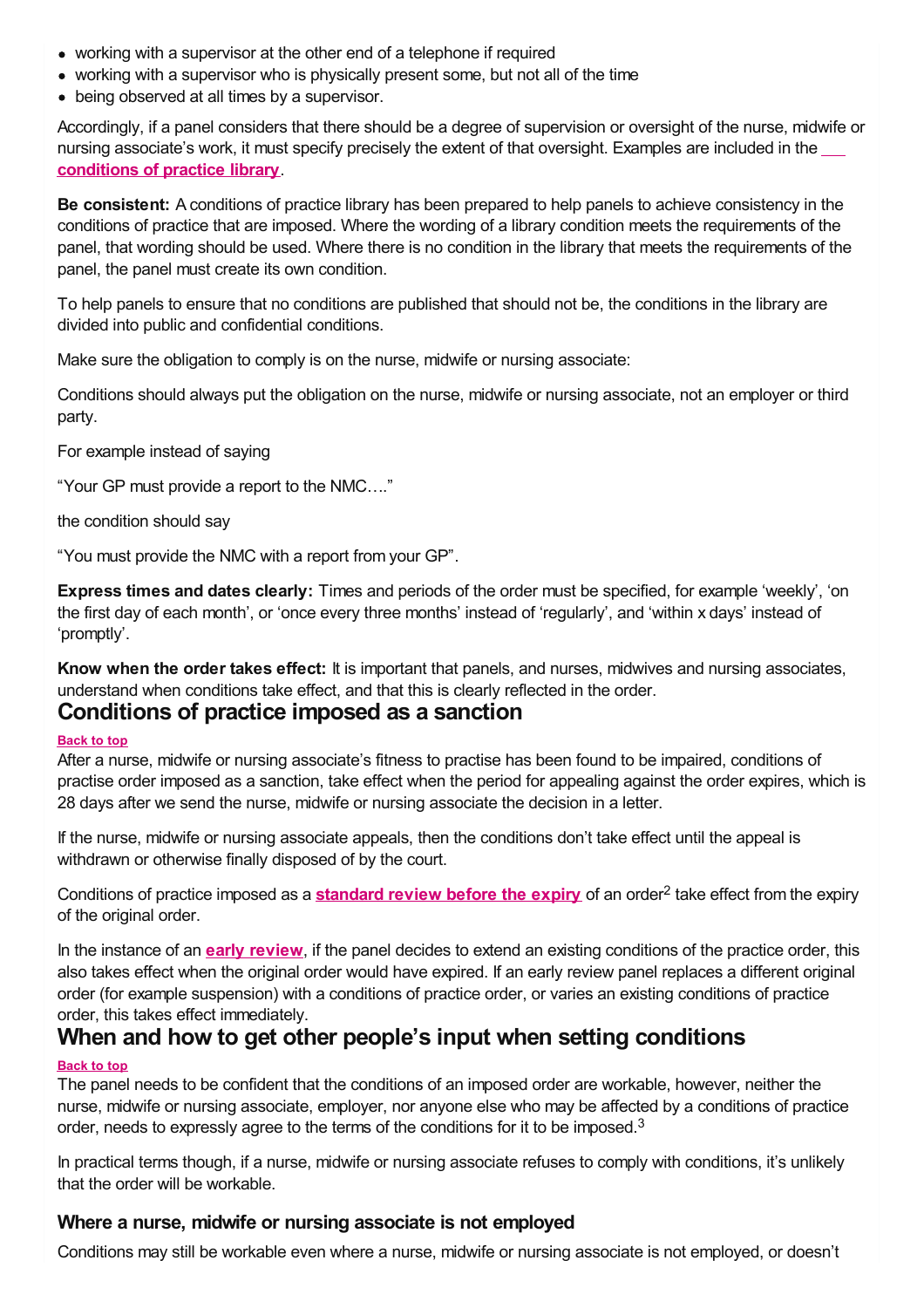have a job offer at the time conditions are being considered.

A condition preventing a nurse, midwife or nursing associate from working in a particular environment or role, or from carrying out a particular procedure would still be a workable condition in these circumstances.

The condition doesn't make any demands of an employer or anyone else for support or input, so there wouldn't be any need for anyone to comment on the conditions before the order could be made.

### **Where the panel needs the input of an employer or other organisation**

The panel may decide that it needs the input from an employer or other organisation to make sure the conditions it wants to impose will achieve public protection. This could be further information, advice, or support. If the panel decides it needs this input, it should give us, the nurse, midwife or nursing associate, any employer, other organisation or person affected by the order, an opportunity to comment on whether the proposed conditions are workable.

Doing this will help panels to make informed decisions and might avoid the need for early reviews. Where possible, we'll try to arrange for any employer or other organisation to be available to comment before any order is made.

If this hasn't been possible (for example, because we didn't know who the employer, proposed employer or other person or organisation was before the hearing), the panel may take a short break during the day for us to contact them and get their comments on the proposed conditions.

### **Where we can't get the input the panel needs**

If there's no evidence to suggest that the relevant organisation or person is available or willing to provide the input the panel needs to make sure a conditions of practice order will protect the public, a conditions of practice order is unlikely to be workable.

In these circumstances, the panel will need to move on to consider a suspension order.

Either party can seek an early review of the order should further evidence become available.

If it does impose a suspension order, the panel should explain in its decision what support or input it considered necessary to protect the public. It should also explain why it considered a conditions of practice order to be unworkable on the evidence it had.

This will help the nurse, midwife or nursing associate understand what will be needed before a conditions of practice order can be workable, and give them the chance to gather the necessary evidence before a review hearing.

A case should never be adjourned to another day simply because it has not been possible to obtain the comments of a third party about a conditions of practice order. This would leave the public unprotected in the meantime.

The panel must make an order that is relevant, proportionate, workable and measurable based on the evidence it has. Either party can seek an early review of the order should further evidence become available.

## **When conditions can be imposed without prior support by an employer**

The panel might decide that the conditions needed to protect the public would need some form of support to be given to the nurse, midwife or nursing associate, like for example direct supervision by a colleague equivalent to a band 6 nurse. The panel might anticipate who will provide this support, but perhaps not have specific confirmation that they will do so. It would be appropriate to go ahead and make the order if the conditions were general in nature, and didn't need the particular input of a specific identified person, like in the supervision example. The supervision could be by any colleague who fit the requirements.

The practical effect of conditions might be that the nurse, midwife or nursing associate is unable to practise until they find a setting or employer prepared to employ them on the conditions. If the nurse, midwife or nursing associate finds an employer or setting who will employ them under the conditions, the public have the benefit of a nurse, midwife and nursing associate in practice, but with the limits to make sure they do not present a risk. The public will be protected either way. 4

## **How conditions and sanctions apply to those registered on more than one**